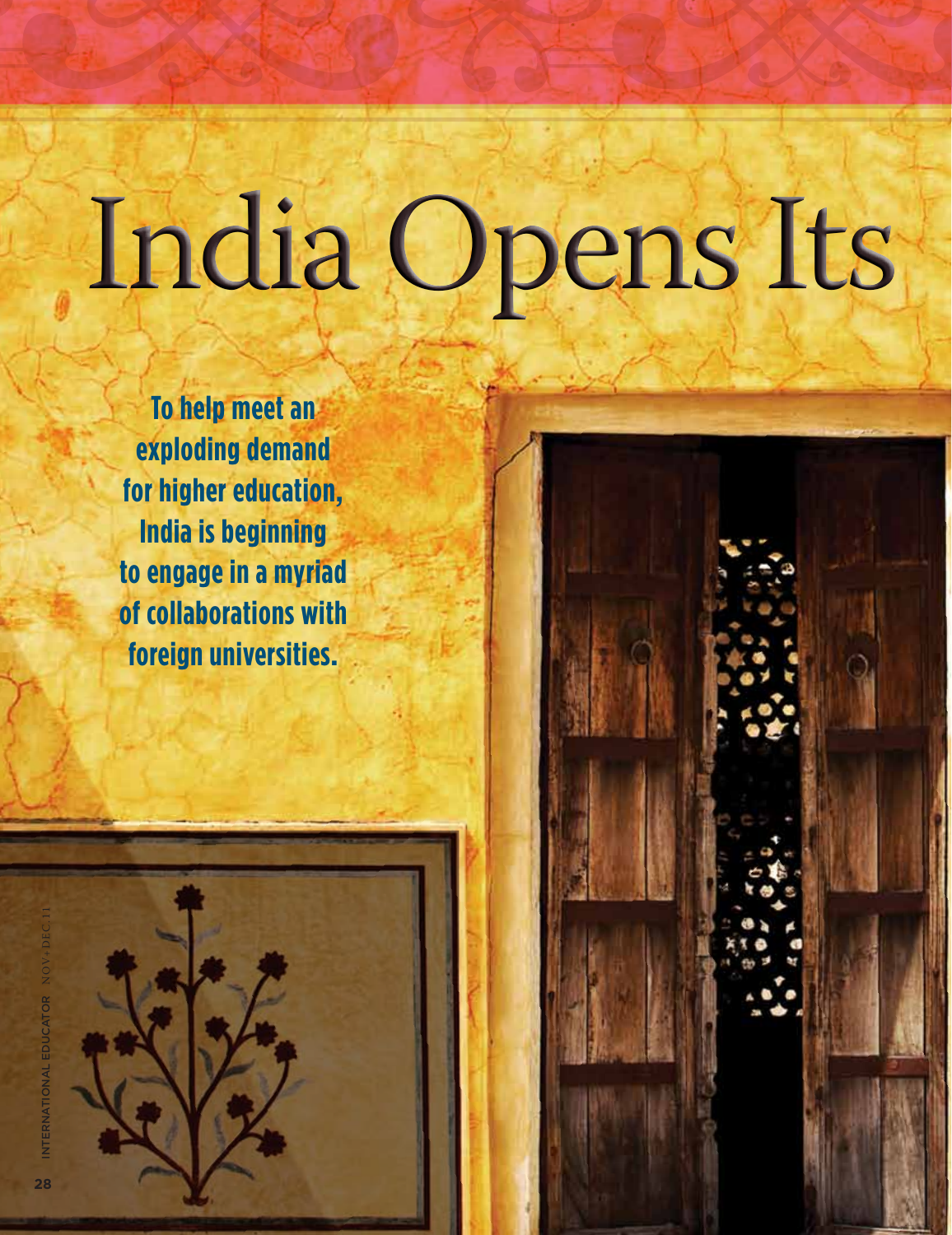## OOrs [cautiously]

By Marian Kisch

### **India's population is booming—**

it's expanding to such a degree that it is expected to surpass China by 2025. With more than 30 percent of its 1.1 billion people being less than 14 years old, India has a severe shortage of higher education institutions to meet the needs of its growing college-age population. During a speech to the Central Advisory Board of Education in June 2010, India's Minister for Human Resource Development Kapil Sibal stated a goal of increasing India's college enrollment rate, among eligible students, from 12 percent to 30 percent by 2020 and increasing the number of students attending higher education from 14 million to 40 million. But that will require building 800 to 1,000 universities and 35,000 colleges. And it would still leave 150 million students out in the cold.<sup>1</sup>

Increasing access to higher education for Indian students is of vital importance in the coming years, especially given the ambitious government goal to triple the number of Indian students pursuing higher education by 2020. But it's not just about access to higher education—providing quality counts just as much. In India, "the main problems are capacity—a domestic, political issue—and the fact that few Indian universities are considered world class," according to William Lawton, director of The Observatory on Borderless Education, a think tank based in England.

India has a burgeoning economy, both national and international, and is in need of qualified professionals. Qualified is the operative word. "We have to make sure the quality of the education is good," Rahul Choudaha, director of development and innovation at World Education Services says. "Otherwise students will be unemployed or underemployed after graduation because they won't have the right competencies."

According to Anand Sudarshan, managing director and CEO of Manipal Education, "The regulatory infrastructure is old and creaking and the youngsters' demand for higher education is forcing change."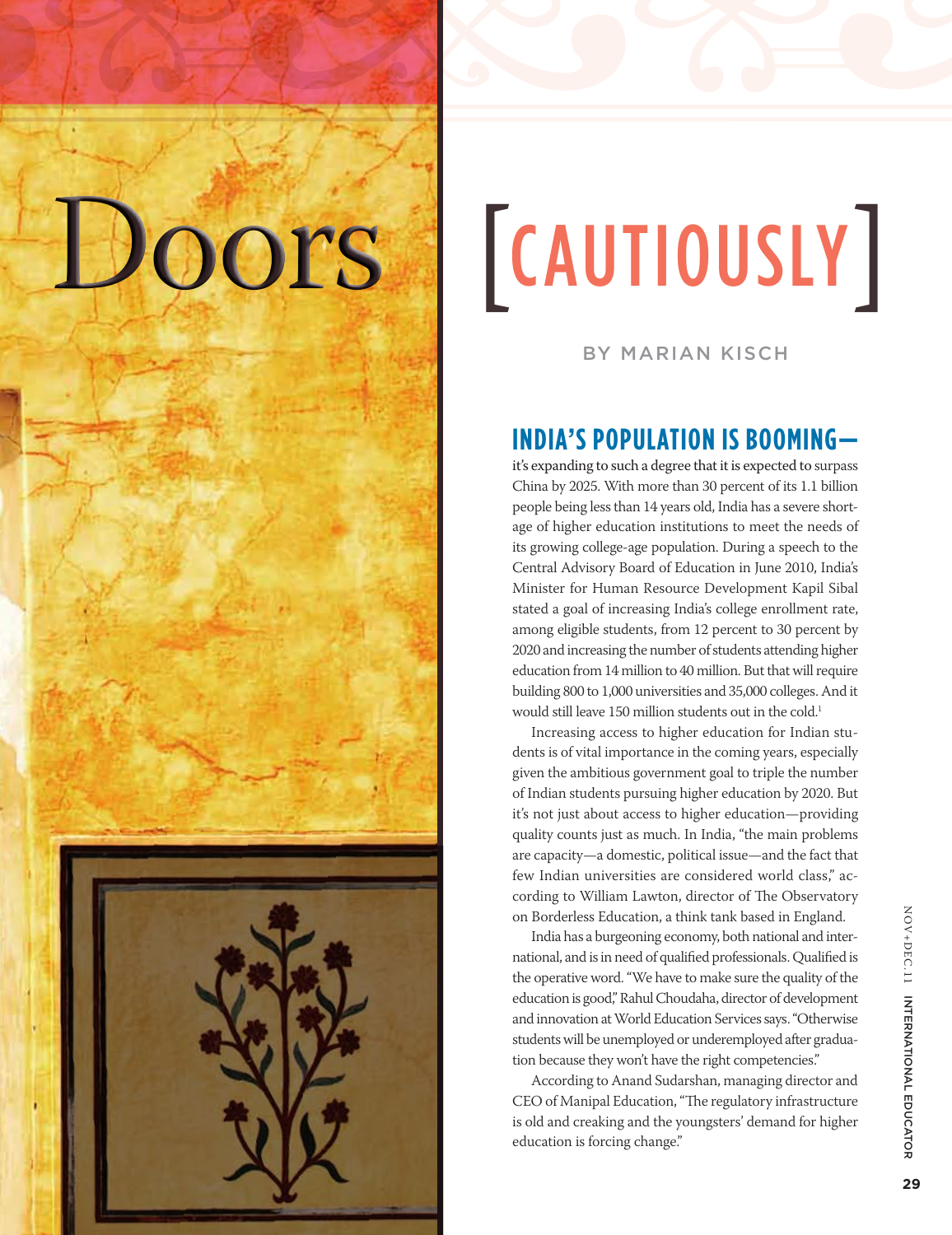

### **Role of Foreign Universities**

Fortunately, various forms of internationalization are seen as a means to increase access and quality, with foreign universities eager to help India fill in the void—through research collaborations, twinning programs, joint degrees, and, possibly, branch campuses.

These institutions can increase access, add new programs, provide needed faculty, add a global perspective, and fill in the gaps in areas such as vocational education and community colleges.

In 2008 the UK-India Education and Research Initiative (UKIER) identified 161 international universities involved in delivering 641 collaborative programs in India, mostly U.S. and UK twinning and joint programs.

But why do foreign universities want to come to India? Some want to recruit Indian students to their own campuses or reel in the money. Others have different motives.

"We are trying to position ourselves as a global university with a global reach," Shaun Curtis, director of International Exeter in the UK, says. "Research collaboration with Indian scientists will pay long-term dividends for both countries."

"It's in our interest to have India be a thriving democracy," Eduardo Ochoa, U.S. assistant secretary for postsecondary education, says. "Exchanges and exposure to India are important for our faculty and students in order to build global literacy, become aware of other cultures, and become more effective in a global society."

#### **Obstacles to Working in India**

Working in India's higher education institutions can be cumbersome. There is no centralized policy, nor any regulatory regime for foreign educational institutions (FEIs). As of September 2011, Sibal's recommended creation of an umbrella National Commission for Higher Education and Research to subsume the dozen councils, which he proposed in 2010, hasn't passed through the political structure.

The Foreign Educational Institutions bill was introduced in the Indian Parliament in 2010 but is stalled there. This would facilitate entry and regulation of FEIs while preventing entry of those of dubious quality. It would allow for branch campuses, with the ability to issue their own degrees or in consort with an Indian university. To become a "foreign education provider," the university would need to have a history of offering degrees in their own country for 20 years and maintain a fund in India of \$11 million. Those currently offering programs would have to apply within six months.

Other nonpolitical challenges exist, too. There are differences in school calendars, credit systems, and language instruction. Many Indian students do not have the finances to study abroad without a scholarship, particularly with the differences in the cost of living.

NDIA HAS A COMPLICATED SYSTEM of public and<br>private higher education institutions. Public<br>universities, approved by the central or state<br>government, oversee both "affiliated" public<br>and private colleges. Private colleges a ndia has a complicated system of public and private higher education institutions. Public universities, approved by the central or state government, oversee both "affiliated" public by corporations or philanthropic organizations. Public "institutions of national importance" include specialties in management, technology, and business; they award their own degrees. There are also stand-alone private universities approved by the University Grants Commission (UGC) that operate in a particular state. According to the UGC Report, there were 467 public and private universities and 26,000 colleges in 2010.

**India's Complicated Higher Education Structure**

Getting into India's top universities has become so competitive that some require a 100 percent score on the national exam. This is complicated by the state's policy of reserving 50 percent of the seats in public institutions for those in the lower castes and tribes, similar to the United States' affirmative action plan. It has also resulted in some middle class students going to private colleges or overseas if they can't get into their top choice in India.

Despite these challenges, real change is happening in India through partnerships with foreign universities in the United Kingdom, United States, Australia, Germany, and beyond. They're working together in research and joint programs, both undergraduate and graduate, to offer the kinds of programs that India needs.

#### **Researching Together**

"It's arrogant to think any one university or country can find solutions to the world's problems by themselves," Curtis says. "We need joint authorship on research. India needs to link with the best researchers in the world, just as we do. Also, funders are looking for international collaborations."

Tom Tregenza, professor of evolutionary ecology at Exeter, agrees. "There is a vast untapped intellectual potential in India. Sometimes we in the UK get entrenched in our way of thinking. It cuts both ways; we learn from each other."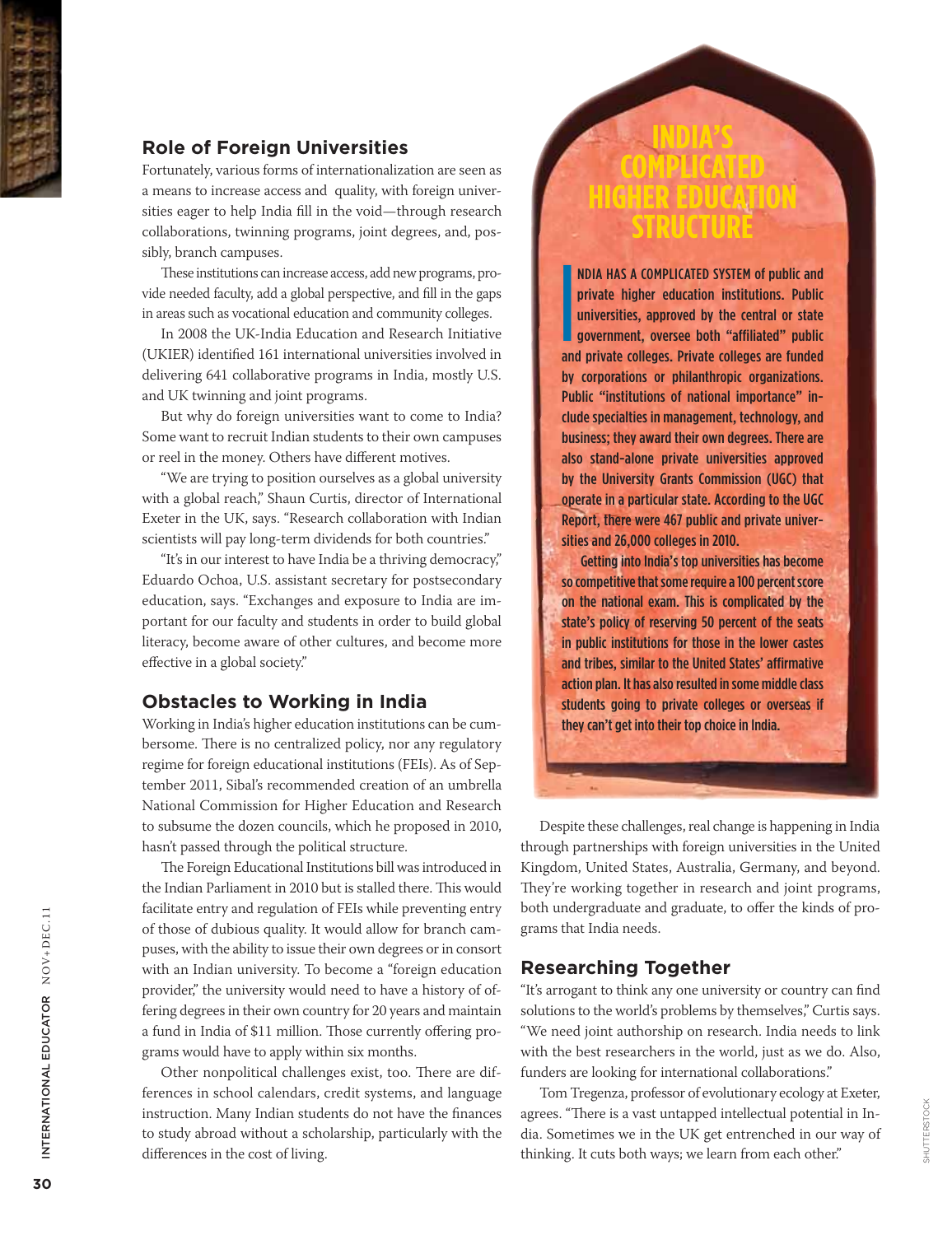Exeter has been working with the National Institute of Advanced Studies in Bangalore for five years, studying the origins of iron and steel production. Faculties from both institutes travel back and forth to carry on the research.

Because Exeter is working with two other institutes in Bangalore, Indian Institute of Management and India Institute of Science (IISc), it opened an office there in April 2011 to facilitate employability, partnerships, and alumni development. Exeter also partners with the India Institute of Technology in Delhi, in the field of physics.

"What's most important to us is to have several links with just a few universities rather than a few links with many universities," Curtis says. "This is a bottom-up approach, in which the faculty needs to buy in; otherwise nothing happens."

Rochishnu Dutta is participating in a split-site PhD this year, spending five months researching Mecapoda bush crickets at the Exeter Cornwall campus and the remainder of his time at the IISc. He is supervised by both an English and Indian professor and will receive his degree from Exeter.

"This is a great opportunity for me because I get to experience two different research styles in two premier institutes and get input into my project work from both my supervisors, substantially enriching my knowledge in evolutionary biology; research is fascinating when you have such dimensions," he says.

Expectations are high for research collaborations. "India will become a powerhouse for research in evolutionary biology because they have a strong secular tradition and have intellectual resources we can only dream about," Tregenza says.

Another budding research collaboration is between Rutgers University and the Tata Institute of Social Sciences in Mumbai. According to David Finegold, senior vice president for lifelong learning and strategic growth initiatives at Rutgers University, the two will work together on research projects with PhD students in the areas of India's workforce and economy, capacity building, and policy and governance for India's higher education system. They also hope to encourage student exchanges, short courses, and, eventually, develop a dual-degree program. "We want to build stronger

## **Facing India's Challenges**

THE CRITICAL NEED in India's higher education system today is for additional colleges<br>and universities and for more teachers.<br>But just building more and hiring more will<br>not solve all problems. The quality of the schools, **HE CRITICAL NEED in India's higher educa**tion system today is for additional colleges and universities and for more teachers. But just building more and hiring more will diversity issues, relevance of the offerings, and the political climate are all necessary ingredients to providing a topnotch higher education experience for all of India's students.

Many of India's higher education institutions are of good quality, especially the institutes of management and technology (IIMs and IITs). But there's a wide range of quality, with schools in the poorer regions suffering from lower quality and higher faculty-student ratios. Even in the prestigious schools, the quality is diminishing, according to Rahul Choudaha, director of development and innovation at World Education Services. He notes that critics say there is not enough faculty, which results in inferior schools and damages the brand equity of successful IIMs and IITs. This is particularly true in the private colleges, where, according to multinational corporations, 75 percent of these graduates are unemployable.<sup>2</sup>

India concentrates much of its efforts in higher education the areas of science, engineering, technology, business, and management. It is fairly well-known that diversification of higher education is needed in India, which is been noted in academic circles. For examples, the Report of 'The Committee to Advise on Renovation and Rejuvenation of Higher Education, written by Yash Pal, chancellor of Jawaharlal Nehru University, emphasizes the need to offer and integrate all disciplines in all schools.<sup>3</sup>

Overregulation is another complication. The Report talks about the need for autonomous institutions, free from regimentation of ideas and pressures from politics. Right now, there are a dozen different accrediting bodies in India.

Vocational education is often undervalued, seen as a last resort and only for the poorer sections of Indian society, which is also noted in Pal's report. Undergraduate education needs to be improved. More attention must be paid to the state universities, which are the backbone of the system. Disparities in enrollment relate to rural-urban, gender (after secondary school, 49 percent of

women pursue higher education versus 56 percent of men), and religion. Overall, there's a growing gap between educational haves and have-nots.4

India's middle class, which has now reached 300 million, values education. "If they don't see good education in India, they will look elsewhere," says David Finegold, senior vice president for lifelong learning and strategic growth initiatives at Rutgers University. "They want to make sure their kids succeed."

Rahul Choudaha agrees: "Schools with an international component are highly valued."

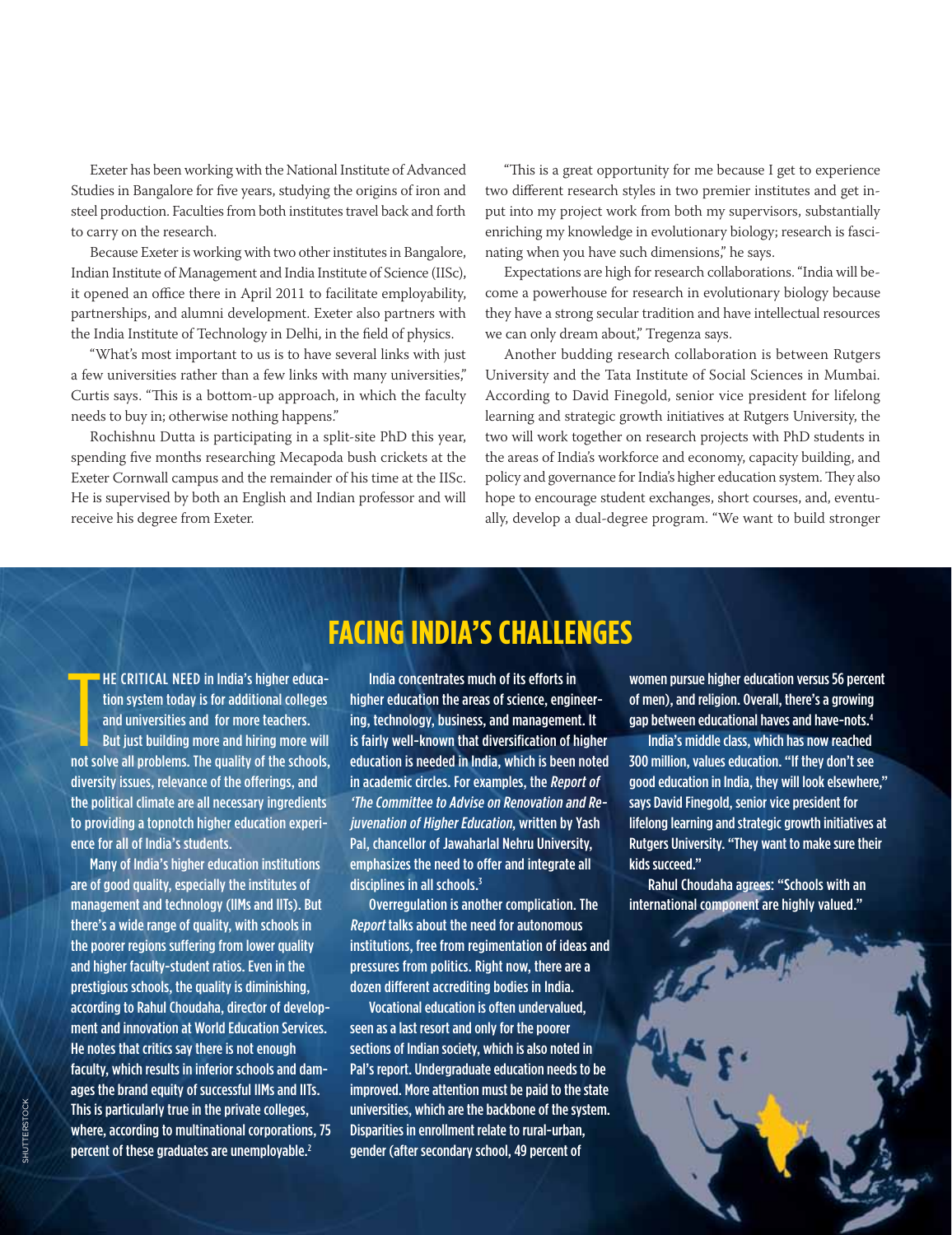"Indian students gain considerably with the European exposure they get during their semester study and internship in Germany," Inamdar says. "It widens their horizons and offers a wider canvas for them to work on in the future."

partnerships with multiple dimensions and encourage a twoway flow of ideas."

In addition, Finegold is optimistic the two countries can build on the strong business ties between New Jersey and India in the technology and biotech fields. "We can work together in research and develop technologies to patent."

#### **Joint Degree With Cornell**

India has embarked on partnerships with foreign universities in which students receive two degrees, one each from a foreign and an Indian university. The College of Agricultural and Life Sciences program at Cornell University in Ithaca, New York, has partnered with Tamil Nadu Agricultural University (TNAU) in Coimbatore to offer degrees in food science and plant breeding. Graduates receive an MPS (master of professional studies) degree from Cornell and an master's of technology degree from TNAU.

It all began 10 years ago when Cornell took students from its International Agriculture and Rural Development course to India during the winter break to see agricultural development there. TNAU paid a return visit to Cornell and subsequently the Navajbai Ratan Tata Trust decided to sponsor the dual-degree program. Since 2009–2010, 25 students from India have enrolled.

Students spend one year at Cornell and one year at TNAU. Indian and Cornell students take courses together, adding value to the experience for both. Several faculty members from Cornell supervise the students' program and, when they are in India, the Indian faculty guides the students.

"This is a wonderful program," Syed Rizvi, professor of food process engineering at Cornell, says. "We need to make students more aware of what's happening globally and in developing countries. India's food processing sector is growing at over 10 percent a year and needs to quickly build its human resource capacity to meet its needs."

The program has worked so well that it will be expanded to two more universities: Punjab Agricultural University and the University of Agricultural Sciences in Dharwad.

Suresh Damodaran, general manager of the Life Sciences Advisory Group, Sathguru Management Consultants in Hyderabad, praised the global experience for Indian students. "Private industry identified food science and plant breeding as a major area of need."

Visha Venugopal, a student in this joint-degree program, says, "I always dreamed of studying in an Ivy League school and it came true. It was easy to adapt; I loved the culture and the lifestyle." She says the program increased her selfconfidence, improved her lab and language skills, exposed her to intercultural experiences, and improved her opportunities for a better career.

"Through this program I changed a lot; I see things in a broader perspective." Venugopal is now doing research, and project and strategic planning for national and international projects in India. Eventually, she plans to get a PhD in molecular biology.

#### **Joint Program With Germany**

Another example of a partnership program is Manipal University, a private university in western India, and Hochschule Bremen University of Applied Sciences (HB) in Germany. In 2009, with funding from the European Union, the Manipal Centre for European Studies, with Neeta Inamdar at its helm, was opened. Indian students study at Manipal for three semesters and one semester in Germany, where they take courses and do an internship.

This relationship has been going on for a decade, with a focus on student and faculty exchange programs. Four HB journalism students spend a semester at Manipal and four students and a faculty member do the same in Bremen each year. More collaborations are planned in the areas of ecology and sustainability research.

"Indian students gain considerably with the European exposure they get during their semester study and internship in Germany," Inamdar says. "It widens their horizons and offers a wider canvas for them to work on in the future."

Student Anvesh Lanka agrees. "A major part of the course involves European business practices. We require practical exposure to these aspects, in order to understand and apply them in an Indo-European setup."

Lanka expects to graduate next May, with a master's in European studies and management degree from Manipal. In the works is a master's in European studies from Bremen. "I would like to work for a European company with operations in India or an Indian company with operations in Europe. I have positive expectations, considering the sudden and massive increase of the European presence in the Indian market."

"It is time the knowledge systems of India integrate with that of the world," Inamdar says. "It is not a time to live in silos. Internationalization of higher education is a must in the real-time global village." silos. Internationalization of higher education is a must in the

INTERNATIONAL EDUCATOR NOV+DEC.11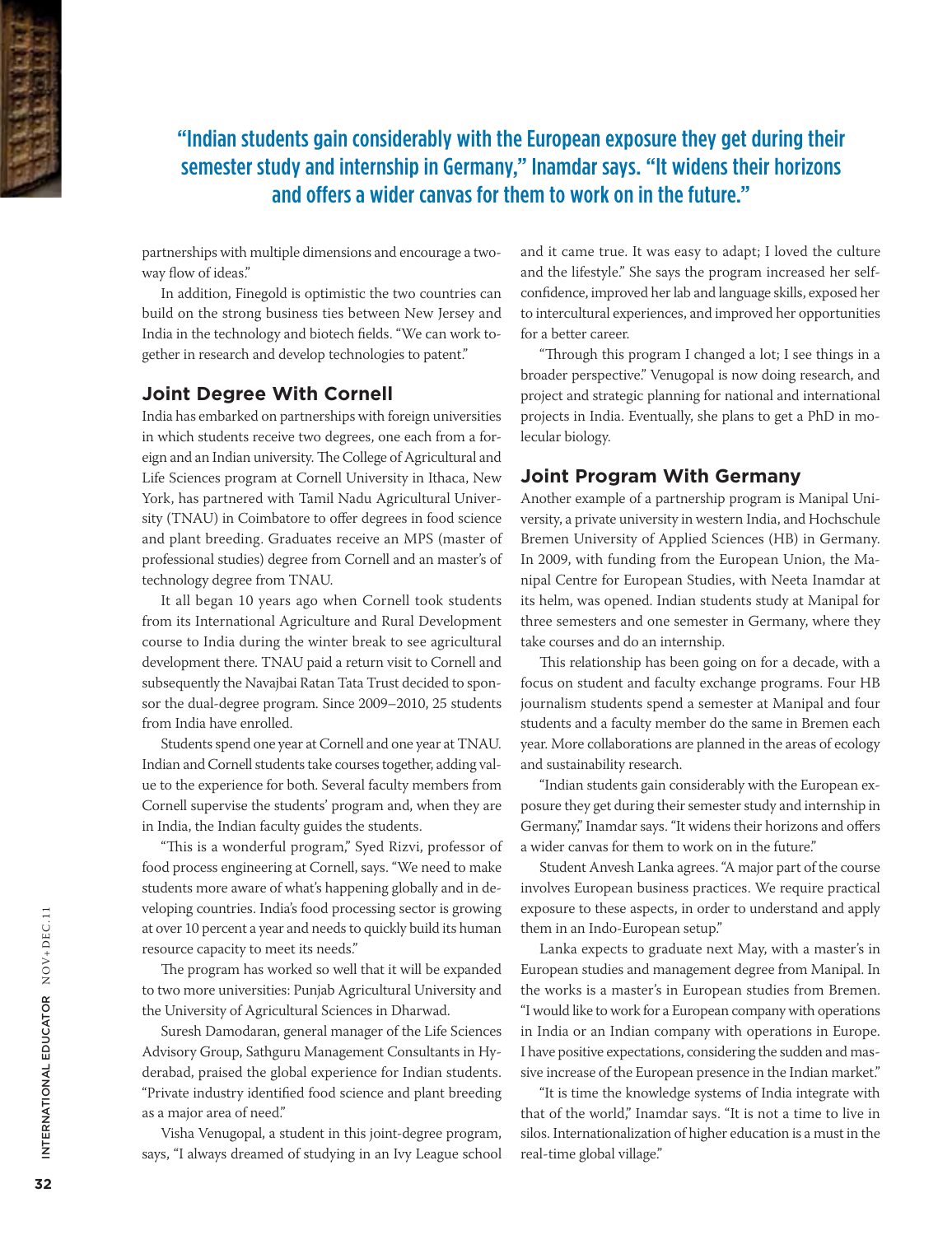Additional collaborations may be in the works between the two countries in terms of a meta-university. Sibal and German Federal Minister of Education and Research Annette Schavan met in New Delhi in May to discuss partnerships of two to three universities from each country to offer degree-level courses. In May 2011 Sibal also suggested recognition of degrees and diplomas awarded by educational institutions in each country, increased avenues for vocational education, and setting up joint ventures under publicprivate partnerships for skill enhancement.

### **Twinning Programs**

Especially popular, twinning programs enable Indian students to spend half their time in India's colleges and the other half in a foreign country. These are embraced because it's easy to transfer credits, there's little risk for the foreign university, it provides a predictable revenue stream for both institutions, and students like getting two degrees.

The University of Bath in the UK has such an arrangement with St. Xavier's College in Mumbai. Since 2009, Indian students have been enrolled in the master's of science (MSc) program, which includes 14 weeks in St. Xavier's, 14 weeks in Bath, and a 20-week internship in a biotech company in India. Graduates receive the MSc degree from Bath and a diploma from St. Xavier's.

In its first year, the program had four students, six the next, and this year, 11. "It fills the gap between biotechnology industry expectations and needed skills," says Momna Hejmadi, director of studies at the University of Bath. Graduates go into the biotech, pharmaceuticals, and health care fields. She says it also gives students applying for a PhD an edge because of their research projects: "This program brings in best practices from both countries. It bridges the gaps between industry and higher ed. It exposes students to academic research and working in industry. That way they can make a choice about their future, whether to go directly into work or pursue a PhD." From the first class, half of the students went each way.

Sneha Malhotra, who graduated from the program in 2010, concurs that the degree is beneficial in getting jobs in India. She did an internship at Piramal Life Sciences Limited in Mumbai and is now working there as a senior executive in business development.

"The research project in cutting-edge technology, the enriching coursework, and the interaction with colleagues from different backgrounds helped broaden my outlook and helped me gain a rich international understanding," Anna Abraham, another Bath graduate, says. Abraham also did her internship at Piramal. She's now

shutterstock

SHUTTERSTOCK

## **W ant e d**

## **One Million New Faculty**

I SEEMS IMPOSSIBLE, but it's the reality in India over the next<br>decade or so. But where will they come from and how will India<br>increase the quality of its teachers?<br>The scope of the problem is huge. The top 22 universities t seems impossible, but it's the reality in India over the next decade or so. But where will they come from and how will India increase the quality of its teachers?

The scope of the problem is huge. The top 22 universities as 84 percent. There's a 25 percent shortfall in the highly regarded technology and management institutes. There is currently shortage of 300,000 faculty members in India's higher education system as noted in a report by India's Ministry of Human Resource Development Task Force on Faculty Shortage and Design of Performance and Appraisal System submitted to Minister Kapil Sibal in September 2011. And it gets worse—the task force notes that over the next decade, the shortage will increase by 100,000 faculty members per year. All told, at least one million faculty will be needed to reach Sibal's goal of increasing India's college-age populations higher education enrollment to 30 percent by 2020.

India has reached out to other countries, including the United States, for help. The Obama-Singh 21st Century Knowledge Initiative will provide \$10 million for higher education partnerships to strengthen teaching, research, and administration. Four to five grants of up to \$250,000 will be awarded annually for three years, starting early next year.

According to Adam Grotsky, executive director of the United States-India Education Foundation, "This is a step towards broadening Indo-U.S. academic institutional ties. It will also encourage peopleto-people linkages by enhancing mutual understanding and prepare future generations for a stronger bilateral relationship."

Some universities have already established partnerships. Delhi University, with a 51 percent faculty vacancy rate, runs training programs in four UK universities.

To deal with the quantity problem, one possible solution is to recruit some of the 100,000 Indians who are studying or teaching abroad. In David Finegold's study, *Will They Return?*, he found that all but eight percent either plan to return to India or are undecided.<sup>7</sup> Of those, 84 percent were potentially interested in higher education careers—family and giving back to the motherland the main reasons—if certain conditions were met, such as the ability to do research and a good work environment. Other important factors would include enhancing the quality and transparency of higher education governance, offering on-campus housing, raising the quality of state universities and private colleges, and offering better salaries.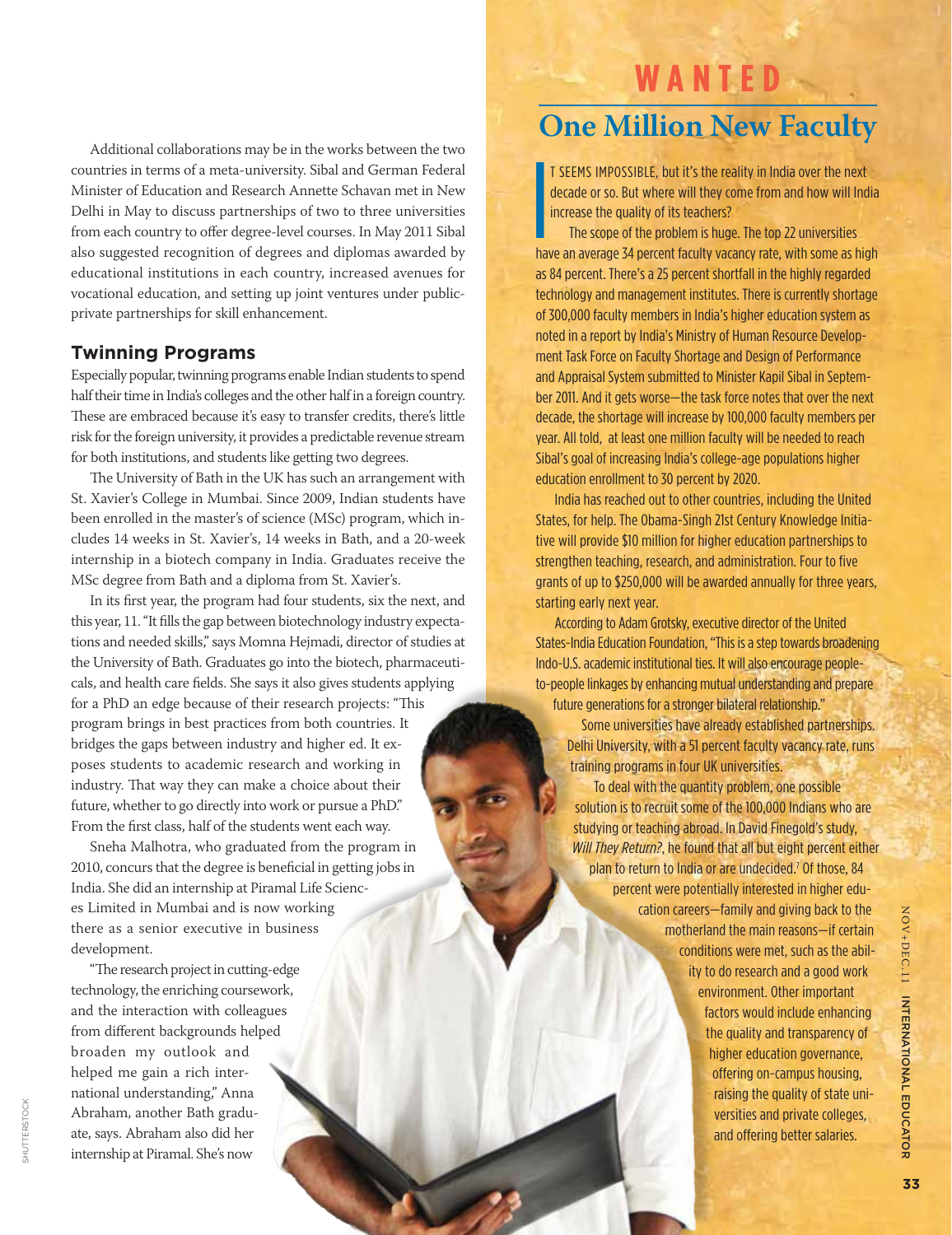There have been reports in the media that there have been plenty of partnership talks between India and other countries, including Canada, the United States, New Zealand, and the UK. And others are knocking on the door, such as Singapore, Malaysia, and Spain.

researching PhD programs in molecular and cellular life sciences, and will probably attend a European university. "I eventually want to work in the area of cancer, but I want to get a good global experience first."

Numerous other twinning programs are already set up between India's schools and those in the UK, Singapore, Australia, and the United States.

#### **Benefits to India**

"Internationalization is seen as an opportunity to enhance prestige and revenue for Indian universities," Choudaha says.

Working with foreign universities can alleviate some of India's access problems by opening doors to more students, while offering more specialized and flexible course options and research facilities. It can reap economic benefits because some of the students who go abroad for their education will remain in India, although some dispute that notion. Indian students can save money on travel, accommodations, and living expenses. India may also become a destination for students from other countries. Ultimately, it can help India retain and develop its own talent with more options within the country.

India has a tradition of education abroad and student and faculty exchanges. Manipal University has 100 such relationships and the number is growing.

"This leads to better understanding, better flow of information, and a reminder that India is important," Sudarshan says. "The foreign university also gets a flavor of India." Overall, approximately 200,000 Indians go abroad for postsecondary study, mostly in Australia (121,000), the United Kingdom (39,000), and the United States (nearly 105,000).5

#### **What's Happening Now?**

India is a country with many assets. Finegold lists some: a commitment to meritocracy, equity, and democracy; an entrepreneurial culture; a huge reservoir of talent that has studied and/or worked abroad; and a willingness to invest in skill building. That makes it attractive to foreign corporations and universities.

Lots of memorandum of understandings (MOUs) have been signed with foreign universities; some come to fruition, others not. India is reaching out to new countries. In May an MOU was signed between Jamia Millia Islamia, an Indian central university, and two Saudi Arabia universities.

Several new proposals are on the table to improve India's higher education system. UGC has proposed federally funding 374 model colleges in underserved areas to fix regional imbalances and increase affordability. There's also a proposal to establish 14 innovation universities in partnership with leading Western institutions, which would be built around an academic theme or subject area and be open to students from around the world.

Some foreign universities have set up shop in India without waiting for government approvals. These include GD Goenka World Institute partnering with Lancaster Universityand Leeds Metropolitan University—both in the UK—which has established a campus in Bhopal. Graduates receive degrees from the UK institutions.

Financial help is increasing from foundations and trusts such as the Sir Ratan Tata Trust (Indian) and the Cornell-Sathguru Foundation.

There have been reports in the media that there have been plenty of partnership talks between India and other countries, including Canada, the United States, New Zealand, and the UK. And others are knocking on the door, such as Singapore, Malaysia, and Spain.

To help solve the faculty shortage, India is wooing Indian graduates of foreign universities to return to India to teach. Some are, but Indian corporations are luring more graduates because of higher salaries.

In October 2010, a Higher Education Summit was held in Washington, D.C., co-chaired by Secretary of State Hillary Clinton and India's Sibal, to explore how government, universities, and business can collaborate to create innovative and sustained higher education partnerships between the two countries.

A new private sector-led initiative, Passport to India, will provide U.S. students with firsthand knowledge of India through three-week to six-month internships with companies and organizations in India.

#### **Looking Into the Future**

Where does India's higher education system go from here? How might partnerships with foreign universities develop and grow? Everyone agrees that patience and persistence are two requirements to working in India's higher education system. "Partnerships can bring quality education to India and improve access," Choudaha says. "We need an entrepreneurial will and prophetic patience to forge and sustain quality collaborations." Business and management programs will remain hot, but other academic subjects will become prominent as well.